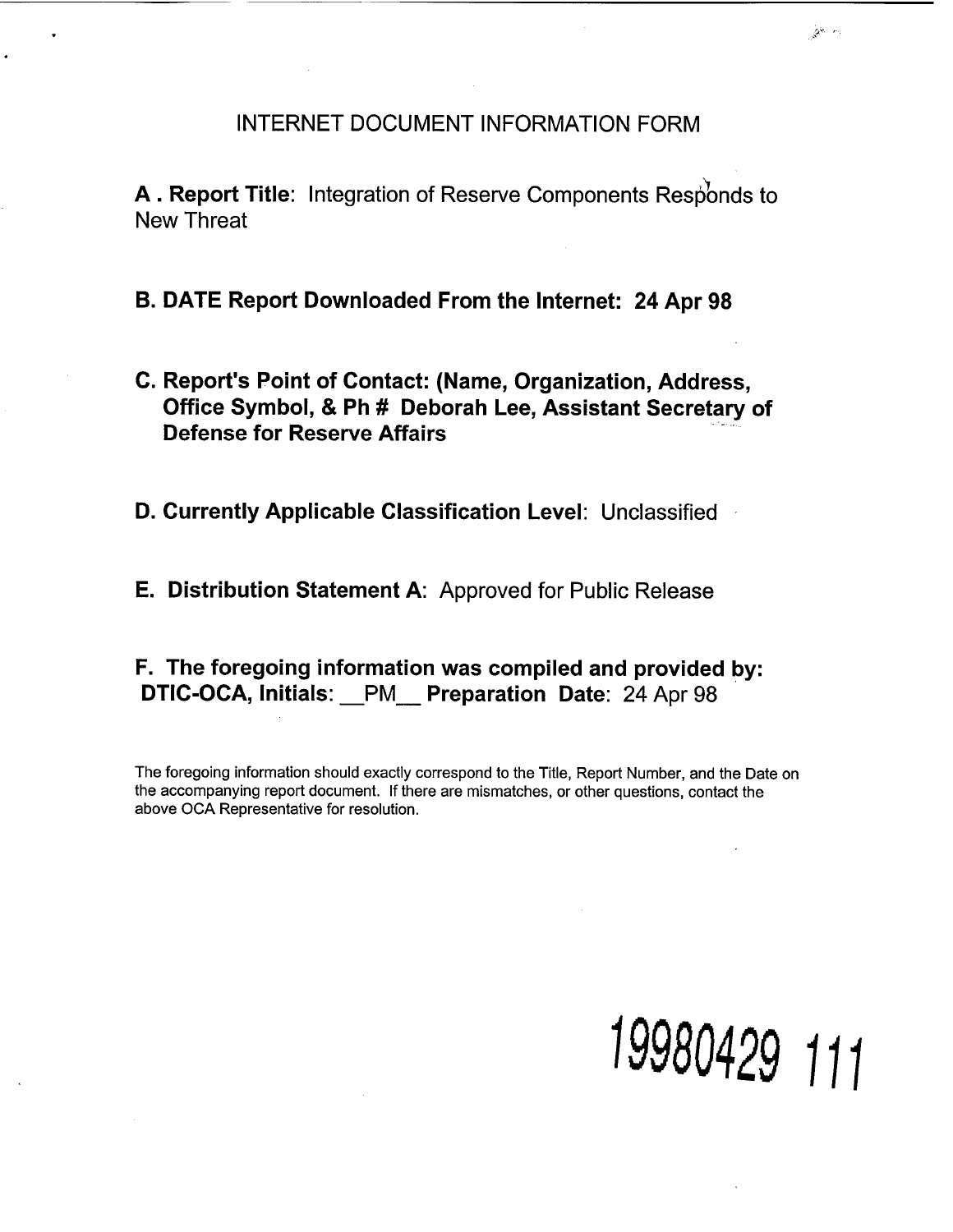Approved for public release, Metabution United



*National Guard and Reserve forces already help state and local governments during all types of natural*  disasters. Now, DoD plans a new assistance mission -- helping out after a attack involving weapons of *mass destruction.* 

## **Volume 13 Number 29**

## **Integration of Reserve Components Responds to New Threat**

*Remarks by Deborah Lee, assistant secretary of defense for Reserve affairs; Robert M. Walker, acting* secretary of the Army; and Brig. Gen. Roger Schultz, deputy, Director of Military Support, Army *Operations Center, Washington, March 7,* 1998.

Lee. We are here today to unveil what we believe to be a very important initiative regarding our nation's ability to respond to the possibility of terrorists' use of weapons of mass destruction right here on U.S. soil.

Defense Secretary [William S.] Cohen said just a few hours ago in a presentation before the National Press Club, these deadly weapons of terror constitute a growing threat worldwide. The end of the Cold War, the breakup of the Soviet Union and the increasing global nature of our economy have made it easier for terrorists and criminal networks to possibly acquire such weapons, and so that's why we feel we must prepare to deal with the consequences of the possibility of such an attack involving chemical, biological or radiation weapons should that attack occur here at home.

Now, the steps that we are beginning today, specifically the announcement of a new plan to use our Guard and Reserve forces in this fight as well as the establishment of a Guard and Reserve consequence management program integration office, will advance our overall capabilities to support local, state and federal civil authorities in the event a WMD, weapons of mass destruction, type of incident should one day occur.

As you know, DoD has been a player in this realm for some time. We have been very heavily involved in implementing what is called the Nunn-Lugar-Domenici city training program, which is working to train local first responders in 120 of our nation's largest cities. We're training local fire, police and emergency medical personnel on how to deal with what could be catastrophic effects of a weapons of mass destruction incident. Now, this program, we think, is getting good results, but we feel that we can do more. So the program that we are unveiling today involving our Guard and Reserve forces is designed to complement these ongoing Nunn-Lugar-Domenici efforts.

Secretary Cohen has made it quite clear that he wants the Guard and Reserve forces, our part-time military forces, front and center when it comes to DoD's response to terrorist attacks or the possibility of such attacks here at home. Why the Guard and Reserve? Because they live and they work in all of our communities. They know the lay of the land. They have established links to the fire, police and emergency medical personnel who are always the first responders when something occurs here at home.

All Guard and Reserve forces already have significant capabilities to support state governments in all types of disaster response. And indeed, our National Guard, in particular, has a long history of such service. The goal now is to take that baseline, to take those capabilities and then adapt them to the requirements of consequence management for weapons of mass destruction. Our Guard and Reserve forces, consequently, will soon receive additional training and equipment to prepare for this new mission.

Now, I want to stress that this is not a DoD mission alone, and it is certainly not a Guard and Reserve

**DEAD COLLETY INSTRUED &**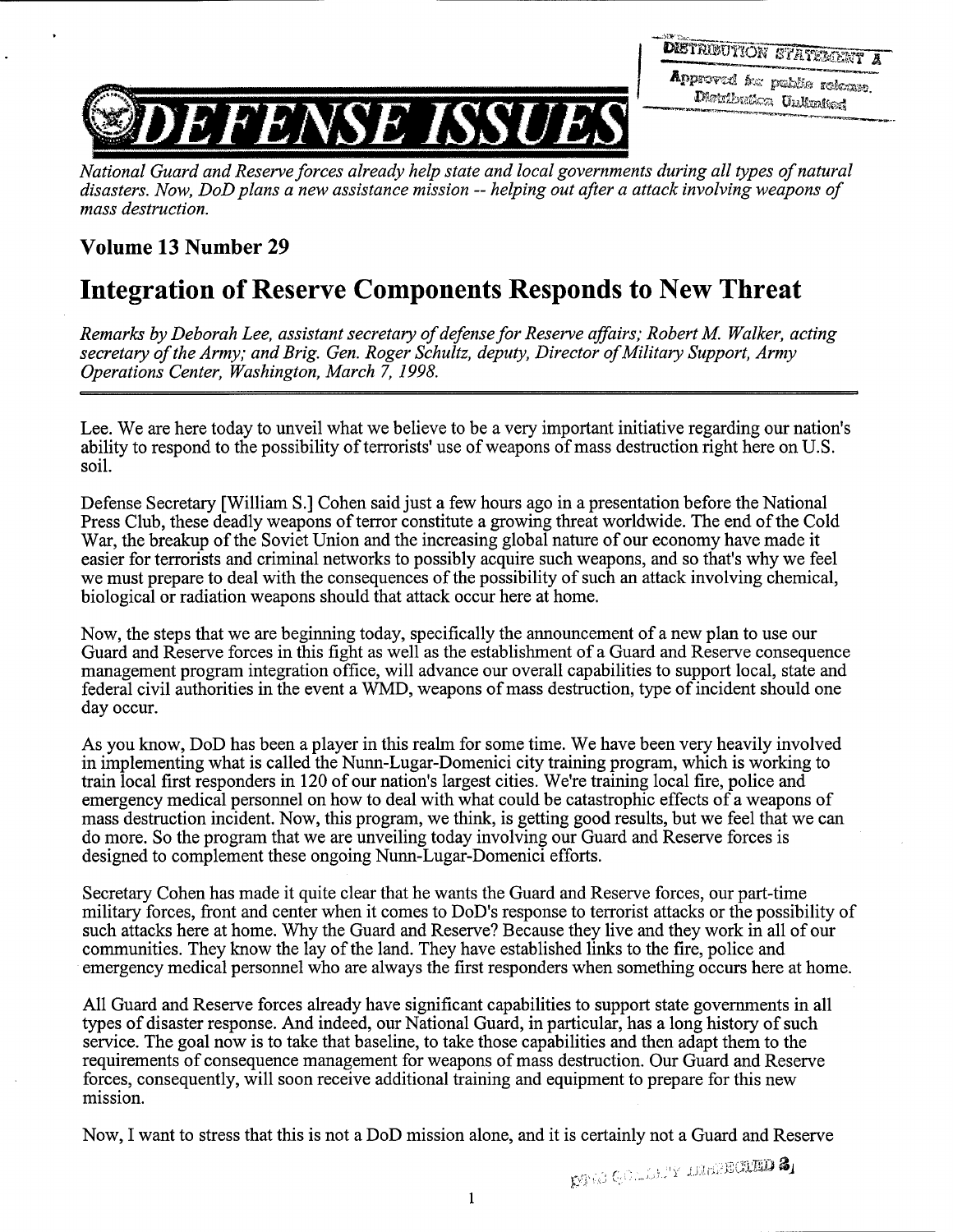mission alone. But rather, what we're talking about is the use of DoD assets to support local, state and federal civil authorities. During any such incident, DoD, again, would be in a support role, not the lead role. Rather, the Federal Emergency Management Agency would retain its lead federal agency response position under such a scenario.

Now, this is a very, very big and important job. Should the unthinkable occur and should a weapon of mass destruction actually be used, responders, be they local, state or federal, will confront very unique and very daunting challenges. Survivors of an incident will need medical assistance. It will need to be immediate and it will likely need to be massive. Survivors will need information on where and how to get help. Specialists will have to identify the nature of an attack and restrict access to hazardous areas. Others will need to come in and decontaminate those areas. And rescue and medical personnel will need to perform their missions without themselves also becoming casualties. So like I said, it's a very big job.

Here's how we propose to do it: At its core, the plan foresees the initial establishment of 10 rapid assessment and detection teams. These teams will be comprised of 22 highly trained, full-time National Guard personnel. And each of the teams will be tasked with a rapid response mission. They're designed to arrive quickly on the scene of an incident and they will be able to help local first responders identify the nature of an attack and call in as follow-on forces the right kinds of support. These teams are designed to form the tip of our national military support and response spear.

Complementing and supporting these teams will be specially trained and equipped decontamination and reconnaissance units which will be drawn from existing Guard and Reserve force structure currently located across the United States.

Now, we've budgeted almost \$50 million dollars in the FY [fiscal year] 99 budget to begin this program of training and equipping and standing up these teams around the country. They will report through the Director of Military Support, up to one-half of whose staff will soon be comprised of personnel from the Guard and Reserve world.

This plan, I will tell you, has been a very collaborative effort between our active, Guard, Reserve and civilian leadership. And indeed, under Secretary Cohen's leadership, I just want to note the presence here today of Ambassador [H. Allen] Holmes, our assistant secretary for special operations and low intensity conflict. He is the keeper of the Nunn-Lugar-Domenici program here in DoD. We also have [Army National Guard Lt.] Gen. [Edward D.] Baca, our chief of the National Guard [Bureau], [Brig.] Gen. [James R.] Helmly, chief of the Army Reserve, we have Maj. Gen.[Russell C.] Davis, the vice chief of the National Guard Bureau, [Maj.] Gen. [Edward] Soriano, the director of DOMS [Director of Military Support], and many others. Again, this has been a very, very collaborative effort and all of these individuals participated in the tiger team that helped to develop this concept for using the Guard and Reserve for this mission.

And so now, if I may, I'd like to turn the podium over to the chair of this effort, the chair of the tiger team, acting Secretary of the Army Mike Walker.

Walker. Thank you very much. ... I keep on my desk a jagged piece of glass which the FBI gave

me from the childcare center in the Murrah Federal Building in Oklahoma City. I keep it there as a reminder of what can happen in America. One hundred and sixty-eight people died that day in Oklahoma City. But 5,000 would have died if that bomb had been a chemical weapon. So that is what we faced with the potential of weapons of mass destruction.

As you know, the secretary of defense has named the Army for a number of years to be the executive agent for military support to civil authorities. That has traditionally focused on the assisting the lead federal agency, FEMA, in responding to forest fires and floods and hurricanes and earthquakes and the like. When Congress passed the Nunn-Lugar-Domenici program, ... to train up to 120 cities in responding to domestic terrorism from weapons of mass destruction, the secretary named the Army to be the executive agent for that program [and] to proceed with the training.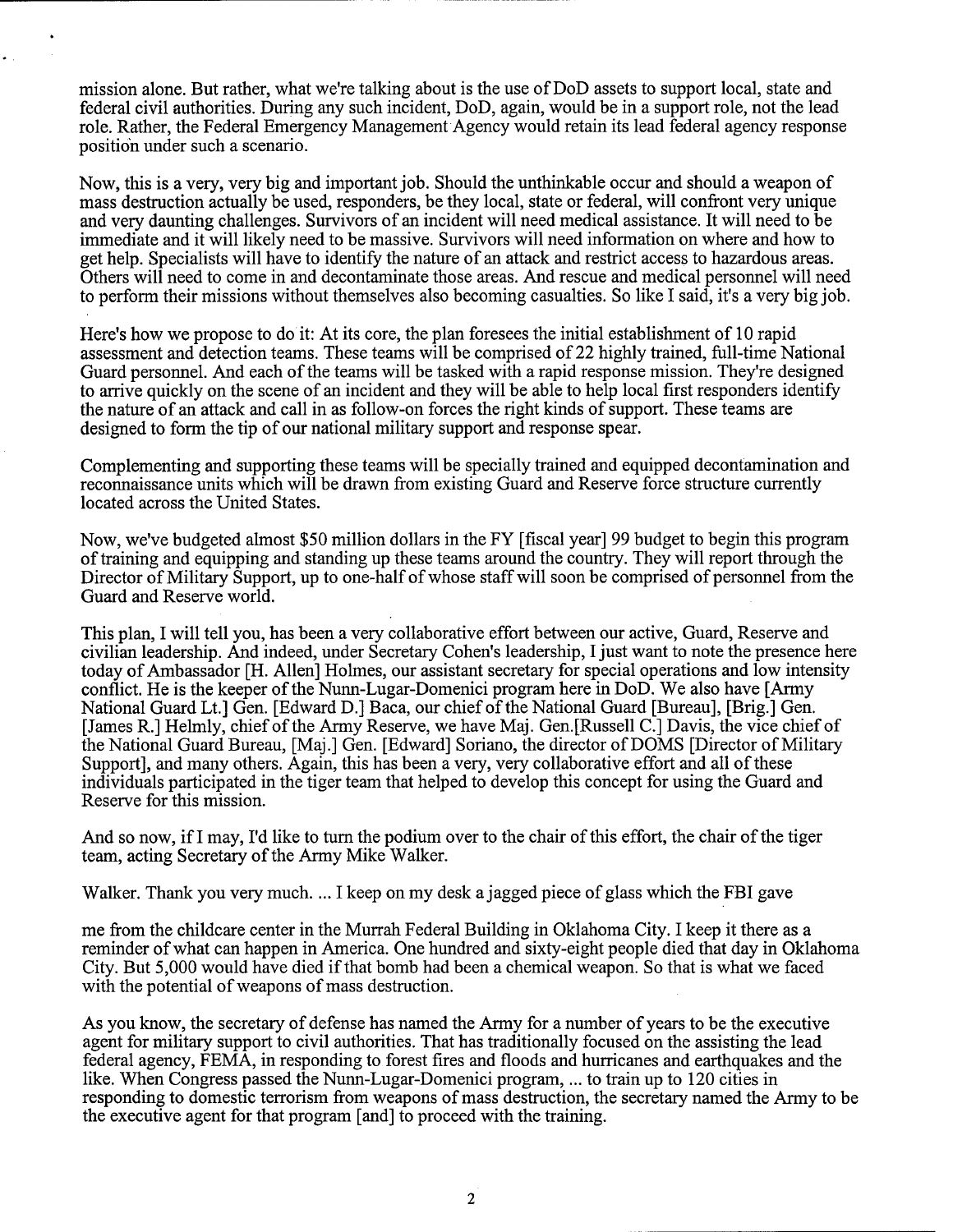And then last fall, he asked us to look at the potential of improving the ability of the Guard and Reserve to assist in responding to weapons of mass destruction. I established a tiger team ... under the direction of Brig. Gen. Roger Schultz, who is the deputy adjutant general from Iowa and is currently serving as the Deputy, Director of Military Support, in the Army Operations Center.

Gen. Schultz pulled together elements from all of the services, from all the reserve components and from OSD [Office of the Secretary of Defense]. And he also carefully coordinated the preparation of the report with our interagency partners and especially our lead at FEMA. In addition, he carefully consulted and the Tiger Team carefully consulted with state and local officials to find out what they needed most as we put this effort together.

Now I will call on Roger Schultz in just a moment. But let me say that this is a very serious subject. The experts tell us that it's their view that it's not if, but when, a weapon of mass destruction will be used in this country. So it is very important that the American people believe that their governments, at every level, are doing everything possible to prepare for that potential. We believe that the program that Secretary Cohen announced today is a step in that direction. ...

Schultz. Secretary Cohen's announcement earlier today regarding the nation's preparedness for weapons of mass destruction response underscores the Department of Defense interest in improving our ability to respond to these attacks. And I'm going to talk for just a minute about the detail that Ms. Lee and Secretary Walker have already introduced. And as I do, I'll provide, then, the detail that we anticipate the Guard and Reserve becoming a part of, in terms of our overall response efforts.

And we're talking about a support role that Ms. Lee has already introduced. ... We talk about the Guard and Reserve and our role of supporting our nation's response disasters, to domestic emergencies. And so the theme of our work is integrating the Guard and Reserve, the theme of our work is a support mission that Ms. Lee has already introduced initially here. ...

This past November, we assembled a group of experts to look at the military requirements to support a response to weapons of mass destruction attack. And so we looked at the military functions, you'll see at the top, and outlined, then, the integration that's already mentioned briefly. And for certain, we talked about the program definition, the tasks that obviously would fall out of that mission statement in terms of the detail that we in the military, the Defense Department, in this case, the Guard and Reserve, might be asked to perform. So we looked at the interagency strategic plans and we looked at the other requirements that the Guard and Reserve could be tasked to accomplish. ...

Interagency to us, our federal partners -- the FEMA, FBI, the Public Health Service, the Veterans Administration -- are the kinds of agencies that we feel we have an interest and an obligation to be a part of in terms of response. ...

And as you work down the list, as it relates to the Defense Department's ability to respond, we find ourselves today, not prepared. And I'll talk about that in just a little more detail. Not prepared with the likes of the description of the missions that we may be asked to react to. And so, you'll hear today our concept, our plan, on how that program comes together.

The more important piece ... . I think, really deals with the task -- train and equip our Reserve component response elements -- ... shaping and focusing the Guard and Reserve training efforts and equipping the Guard and Reserve units to respond to a WMD-like attack. And so, you'll find that to be a significant part of our concept in our overall interest.

One of the things we found in our study is that we need to practice more with our interagency partners. Working with the state government, working with the local government, and also then, the federal partners here. And so, we say it's not just establishing a program where we go out and train the military, it's establishing a program where we exercise with the state responders, the local responders and the federal government.

So as we talk here about coordinating the procedures, the office we're announcing today begins to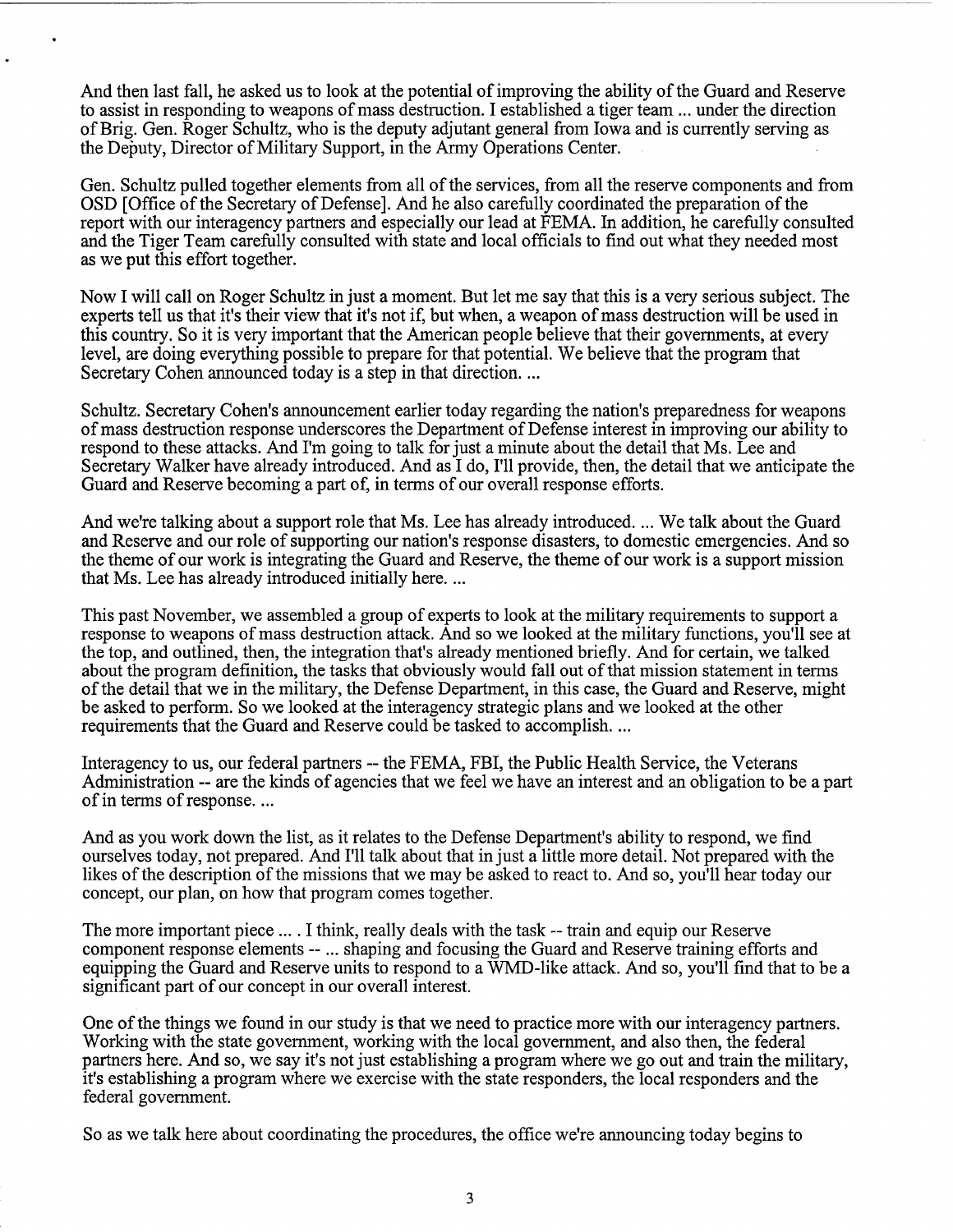coordinate those activities overall and that's the detail that 1'11 provide here as we continue with the briefing. So this is the program we're standing up. This is the office that will be in existence here from this day forward relating to, overall, coordinating the consequence management program activities. ...

We possibly could have local responders and state responders and federal responders reacting to the same incident, ... and it's our recognition, in the case of the Defense Department, that we support a local incident commander. So our idea is that a fire chief remains in charge ... throughout the mission, the fire chief would remain an incident command kind of responsibility.

And recognize that as the state response comes together, this is the governor's authority to bring the National Guard and other state resources to bear, that they too would have a chain of command. And as well, the federal responders would then come in with the other task force that are follow-on force in nature that would also have their own separate chain of command. So our challenge is to bring together these three response activities into a weapon of mass destruction response.

What's this all mean? What we're saying is that a weapon of mass destruction attack is different in the sense that the state forces could be overwhelmed earlier than ever before, and as well, we may need to call in the federal assets. So it brings to bear, perhaps, a reaction time that we have never before anticipated in terms of Guard and Reserve reacting to day-to-day mission requirements. ...

The state coordinating officer is the person that responds to the governor of the various states and territories. And so, beyond the control of a local commander perhaps being overwhelmed on the scene fairly early, we would have a state response force coming together. And we recognize that the federal activity needs to be coordinated, in this case, by the FEMA, or the Federal Emergency Management Agency ... .

What we really want to do, though, is make available DoD resources to the local incident commander. ... The person says I need these kinds of activities. ... We, DoD, are not as prepared as we need to be [for] a weapons of mass destruction response. We have limited capabilities, in fact. ... Our current capabilities -explosive ordnance disposal, laboratories and the tech escort unit.. The Marines have the CBIRF [Chemical-Biological Incident Response Force] model many have talked about for some time -- that represents today's DoD capability for response to WMD-like attacks. ...

We need to focus. We need to equip. And the Guard and Reserve units represent these areas or these functions today. And that's our task. That's the program that we're announcing today, ... to take these activities and these type support requirements and put them together in terms of a response activity. ...

So the teams that we are talking about are rapid assessment teams and we've already heard about at least 10 teams being fielded in fiscal year 99. The team missions. ... One is rapid deployment. One is early-on assessment of a given incident -- what kind of agent are we dealing with, where's the cloud or the plume that's perhaps been used on a given incident site, and perhaps where are those in danger, where do we need to secure, where do we evacuate from, or perhaps, where do we keep people from entering? And so, all of those missions come together here in terms of this assessment element being a part of that overall command and control activity.

I say "all of this" -- we still are responding to a local incident commander's request. We, the Department of Defense, are responding to a local incident commander's request. ...

Long term, we are here to say that we have a commitment to sustaining the skills. You'll see that in our plan in terms of the detail, in terms of the rest of the activity[,] as it isolates task, train and equip responders. And so our program today is perhaps the first step of a journey that begins to use and capitalize on the Guard and Reserve being considered for weapons of mass destruction response. ...

[Excerpts of selected questions and responses follow.]

**Q.** Where are these 10 first teams going to be located?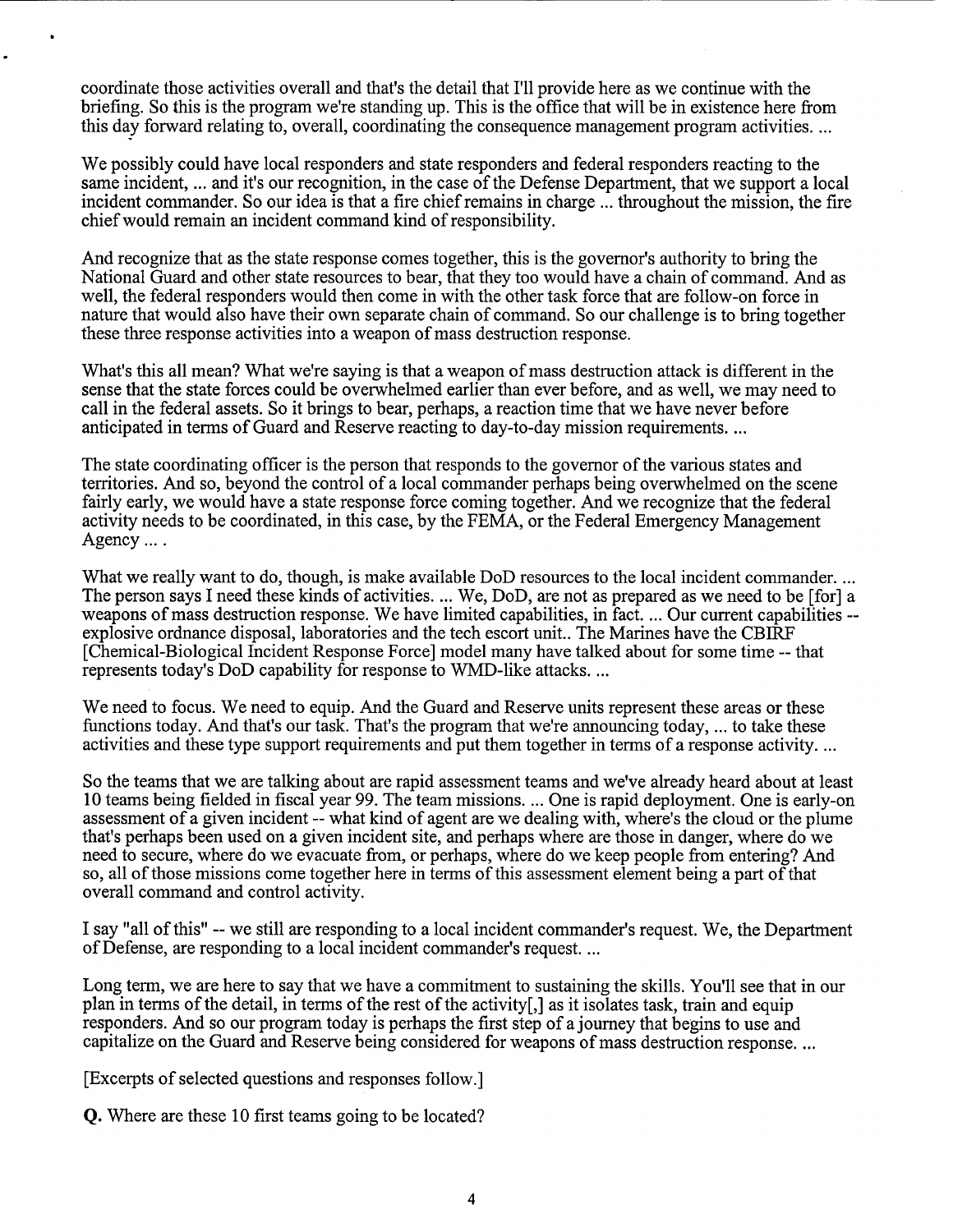A. The 10 Federal Emergency Management [Agency] regions. We'll put a team in each of these regions, and we are considering a list of criteria that factors in the likes of the population centers and a number of other factors,. the local military training centers of excellence, that are available. ...

*Q.* But where in the regions?

A. Well, that's the model we're working through right now. ... It'll actually be May before we identify the actual

communities that will receive these teams.

**Q.** You talk about 10 teams, but then you break down your FY program and [say you'll have] 65 decon [teams] and 28 recon ...

A. [The] 10 teams [are] structure that's new to the force. The rest of the teams that we're organizing are found in the Guard and Reserve today ... that need some training, need some focus on their task and need some equipment.

*Q.* The problem you have with Guard and Reserve personnel is they have real jobs, most of them, and they do other things which might not make them available for instant mobilization. And yet, you're talking about being able to [put these people] on the scene within hours, I would imagine. Isn't that a complication?

A. Yes, it is. ... Your question is, can we get there in time? And the answer is, our plan is to start with 10 teams and then simply test that model or validate the response concept and develop from there.

*Q.* Those rapid teams, those are full time people, right? Or no?

A. The teams that are announced today, yes, have a full-time staff, a full-time contingent and a traditional member contingent. Their 22 members are the full-time spaces, and there are an additional 22 members for traditional. So it would be a 44-member platoon if you just took the model and applied it to a given mission.

*Q.* What would the threshold be for sending one of these teams out? We've had a couple of incidents in the last year. We had the one in Las Vegas just recently. I doubt that gets to your threshold because nothing happens. Or we had the thing in Washington where there was sort of a mysterious package that could have been a biological agent. That doesn't ring your bells, I guess, probably.

A. They absolutely do. They ring our bells. In fact, the team that we sent from Dugway, Utah, to Las Vegas was approved through our office. That chain of command that I talked about ... has Mr. Walker in the approval process. And yes, we have to approve those teams responding to a mission; in this case, the FBI led. So it absolutely rings our bell. And it turned out that the agent was not what was announced initially.

*Q.* But that Dugway team is a regular Army team, is it not?

A. Yes, that's a regular Army team as part of the tech escort unit.

*Q.* I assume that they would still get the first call in most of these cases unless there was an individual case, or is that not true?

A. I think in terms of the decision making in terms of who gets the first call is where the teams are located and the response time that simply would be applied to get there, I do believe. And so we've gone through an analysis of just the question you're asking. How quick can I get there? And so the regional teams are a start point for us.

*Q.* As I understand, you have Dugway people and on the East Coast, you have Fort Detrick [Md.], or